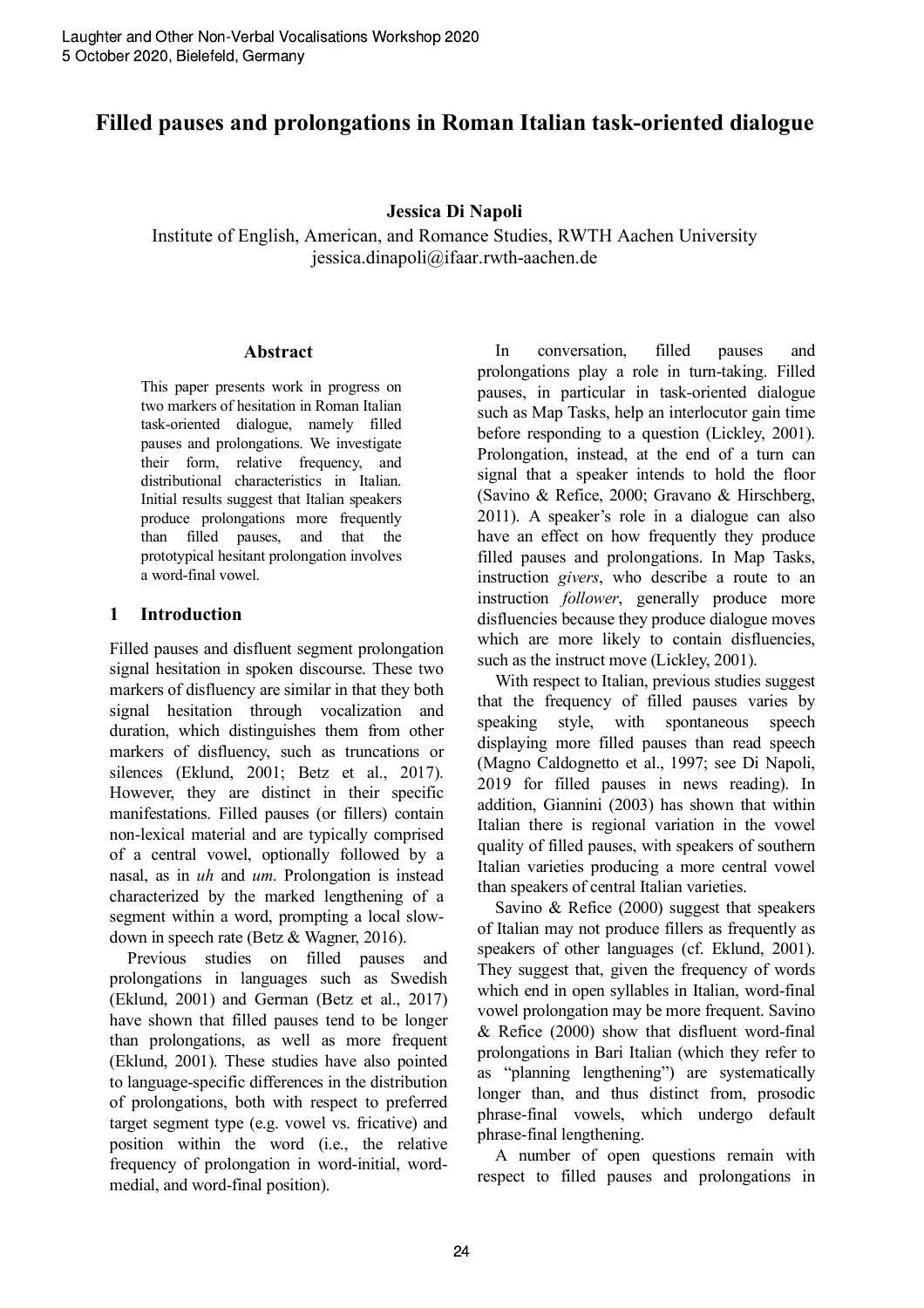Italian. Do Italian speakers consistently produce more filled pauses than prolongations? What are the characteristics of prolongations in Italian? Which segments are most often prolonged, and in what position in the word? Is there any evidence that filled pauses and prolongations function interactionally at the turn level? The present study presents work in progress exploring these questions based on task-oriented dialogue in Roman Italian.

# **2 Methods**

The speech material consists of Map Tasks obtained from the CLIPS corpus. To date, we have completed analysis of two Map Tasks produced by four native speakers of Roman Italian (two female, two male, aged 26-30). Dialogue partners were matched for gender (F-F and M-M). In total, approximately 27 minutes of dialogue have been analyzed, comprised of 9 minutes of dialogue for the F-F pair, and 18 minutes of dialogue for the M-M pair.

Speech annotation was carried out in Praat (Boersma & Weenink, 2018). Speech was first segmented into turns, which we define here as interpausal units (IPUs), that is, stretches of speech from a single speaker bounded by silence longer than 100 ms (Koiso et al., 1998; see also Di Napoli, 2018). Intervals of speech and silence were annotated automatically by script and then verified manually. Filled pauses and prolongations were included within turns. Turn transitions, that is, change or hold were also annotated (see Di Napoli, 2018).

Syllable nuclei were then marked for each turn semi-automatically using a version of the script by de Jong & Wemke (2009), which was modified to allow for manual correction of annotation. In the process of syllable annotation, we marked all filled pauses which occurred, as well as all instances of hesitant prolongation. These tended to be clearly identifiable when comparing segment durations across syllables within a turn or series of turns – prolonged segments displayed markedly longer duration given the surrounding context.

We then analyzed the frequency of occurrence of filled pauses and prolongations, both with respect to total dialogue time (including silences), and the amount of speech produced, quantified either in terms of the number of syllables or number of turns produced by a speaker. As speakers in the Italian Map Tasks took turns as instruction giver and follower, frequencies are compared for speakers in their two dialogue roles.

For each filled pause and prolongation, we then analyzed the duration, the segmental composition, and the position of the filled pause or word presenting a prolonged segment with respect to the turn (initial, medial, or final). Additionally, for prolongations, we marked the part of speech of words with prolonged segments, as well as the position of the prolonged segments with respect to the word (again, initial, medial, or final).

# **3 Results**

In total, we identified 151 filled pauses and prolongations across the two Map Task dialogues. Table 1 presents the results for the relative numbers of filled pauses and prolongations produced by each speaker according to dialogue role (instruction giver vs. follower). As is evident in Table 1, all speakers produce prolongation much more frequently than filled pauses; prolongations are approximately four times more frequent across speakers. Additionally, both markers of hesitation are produced more frequently by speakers when they act as instruction giver than as instruction follower. In particular, filled pauses are produced only rarely by instruction followers.

A degree of individual variability is also evident in Table 1 – speaker M1 produces many more filled pauses and prolongations than the other three speakers, both as instruction giver and follower. However, each dialogue had a different duration, and each speaker produced a different amount of speech, so it is important to consider the frequency of filled pauses and prolongations with respect to speech actually produced.

Table 2 shows results for the frequency of filled

| <b>Speaker</b> | <b>Giver</b> |    | <b>Follower</b> |    |              |
|----------------|--------------|----|-----------------|----|--------------|
|                | <b>FP</b>    | PR | <b>FP</b>       | PR | <b>Total</b> |
| F1             | 3            | 20 |                 | 3  | 26           |
| F2             | 4            | 16 |                 | 6  | 26           |
| M1             | 20           | 44 |                 | 6  | 70           |
| M <sub>2</sub> | 2            | 14 |                 | 12 | 29           |
| <b>Total</b>   | 29           | 94 |                 | 27 | 151          |

Table 1: Number of filled pauses (FP) and prolongations (PR) by speaker according to dialogue role (instruction giver or follower).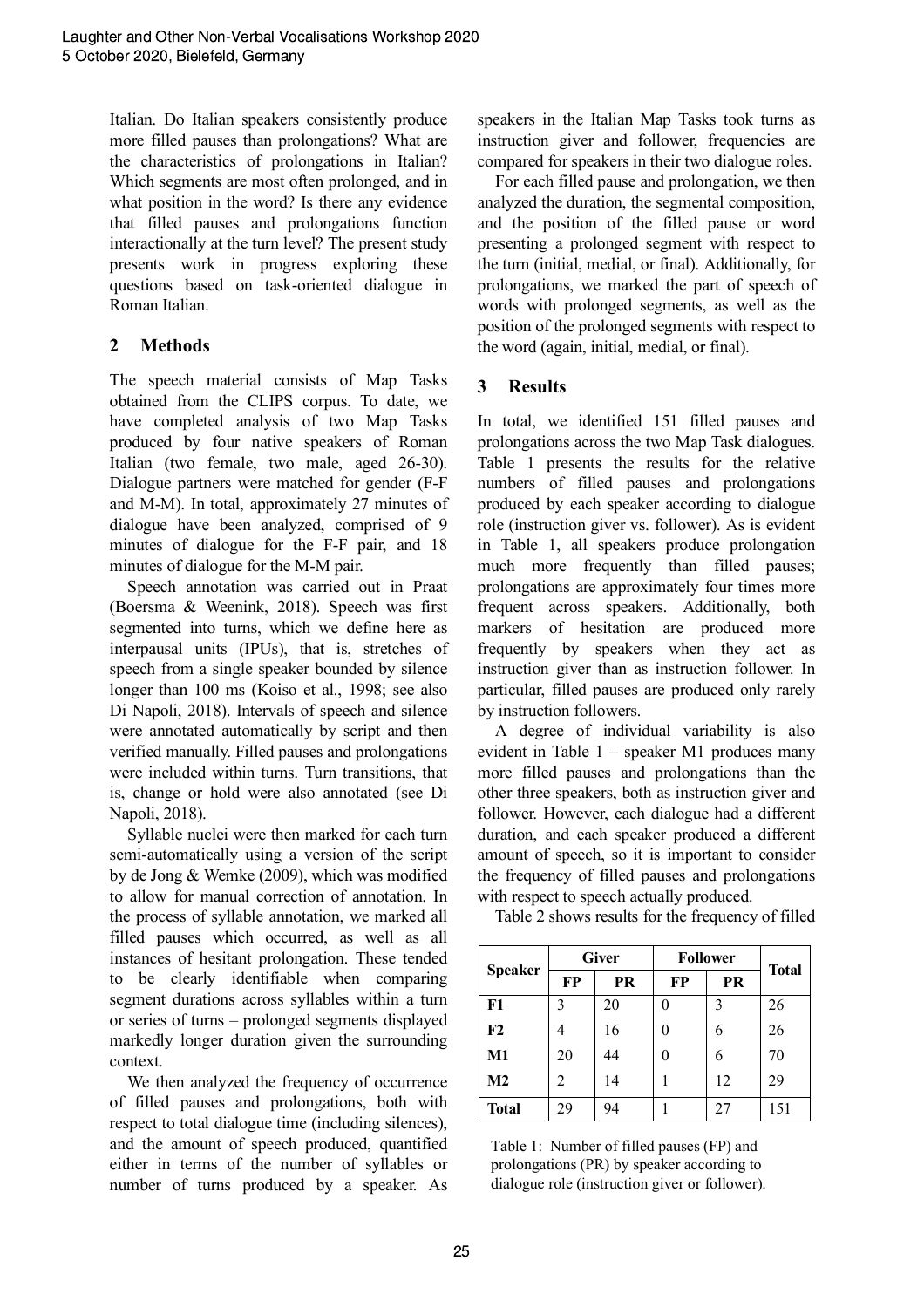| Speaker       | $\#/$ min |      | #/100syll |           | % turns |      |
|---------------|-----------|------|-----------|-----------|---------|------|
|               | FP        | PR   | FP        | <b>PR</b> | FP      | PR   |
| F1            | 0.32      | 2.43 | 0.22      | 1.69      | 17      | 13.3 |
| F2            | 0.42      | 2.32 | 0.38      | 2.08      | 2.4     | 13.4 |
| M1            | 1.61      | 4.02 | 0.78      | 1.96      | 5.9     | 14.7 |
| $\mathbf{M2}$ | 0.24      | 2.09 | 0.12      | 1.05      | 1.0     | 8.4  |
| Mean          | 0.65      | 2.72 | 0.38      | 1.70      | 2.8     | 12.4 |

Table 2: Frequency of filled pauses and prolongations by speaker per minute of dialogue and per 100 syllables of speech. The final column shows the percent of turns with filled pauses or prolongations.

pauses and prolongations. It is clear from the table that the frequency differs somewhat according to the measure adopted. On average, approximately 12 percent of turns display prolongation, and 3 percent contain filled pauses. There are 1.7 prolongations every 100 syllables (or roughly 3.4 per 100 words, if we estimate an average of 2 syllables per word).

In terms of duration, the mean duration of filled pauses is  $568 \text{ ms } (SD = 325 \text{ ms})$ , while the mean duration of prolongations is  $396 \text{ ms } (SD = 229)$ ms). Filled pauses thus appear to be longer than prolongations, but since our sample size is very small, and the standard deviations are very large, we can only view this as a possible tendency.

Table 3 presents the results for the position of filled pauses and prolongations with respect to the turn (or IPU). All speakers are combined here. Filled pauses occur most frequently in turn-initial position, while prolongations occur most frequently in turn-medial and turn-final position. In total, approximately 80 percent of filled pauses and 60 percent of prolongations occur together with a silent pause.

We now report results for the segmental composition of filled pauses and prolongations. All filled pauses were either entirely vocalic, as in *eeh*, or entirely nasal, as in *mmh*. The vocalic filled pauses were most frequent, and accounted for 2/3 of the total. In terms of prolongation,

|    | turn-initial | turn-medial | turn-final |
|----|--------------|-------------|------------|
| FP | 66.7 %       | $20.0\%$    | $13.3\%$   |
| PR | $18.2\%$     | 43.0 %      | 38.8%      |

Table 3: Frequency of filled pauses and prolongations according to position in the turn. vowel prolongation was much more frequent than prolongation of a consonant. Details are provided in the following section.

#### **3.1 Additional features of prolongations**

In this section, we zoom in to look at prolongations in more detail. Beginning with the type of segment subject to prolongation, Table 4 presents the relative frequencies of vowel and consonant phones found to undergo prolongation. As mentioned above, and as is clear in the table, the vast majority of prolongations are cases of vowel prolongation (at approximately 90 percent of the total).

| V phones  | % total | C phones  | % total |
|-----------|---------|-----------|---------|
| $\bf{0}$  | 28.1    | n, l, m   | 6.6     |
| e         | 24.8    | S         | 2.5     |
| a         | 18.2    |           | 0.8     |
| i, u      | 9.1     |           |         |
| diphthong | 99      |           |         |
| Total % V | 90.1    | Total % C | 10.0    |

Table 4: Prolongations according to phone type.

In particular,  $\frac{1}{0}$ ,  $\frac{1}{e}$ , and  $\frac{1}{a}$  are the most frequently prolonged segments, and in this order. The least frequent vowel phoneme is /u/ at only 1 percent. Diphthongs such as /ai/ and /oi/ were prolonged somewhat more often. In terms of consonants that undergo prolongation, /n/ is the single most frequent, at 4 percent.

With respect to the position of prolonged segments in a word, Table 5 shows that prolongations are word-final in just over 90 percent of cases. Prolonged segments in Italian are thus typically vowels, and typically in wordfinal position.

Regarding part of speech and word class, 53 percent of the words exhibiting prolongation were open class words (in particular verbs, nouns, and adverbs). Forty-five percent of words were closed class words (most frequently prepositions, conjunctions, and determiners). For the remaining 2 percent of words, part of speech could not be determined due to speech error.

| word-initial | word-medial   word-final |         |  |
|--------------|--------------------------|---------|--|
| 5.0 $\%$     | 41%                      | $909\%$ |  |

Table 5: Frequency of prolongations according to position in the word.